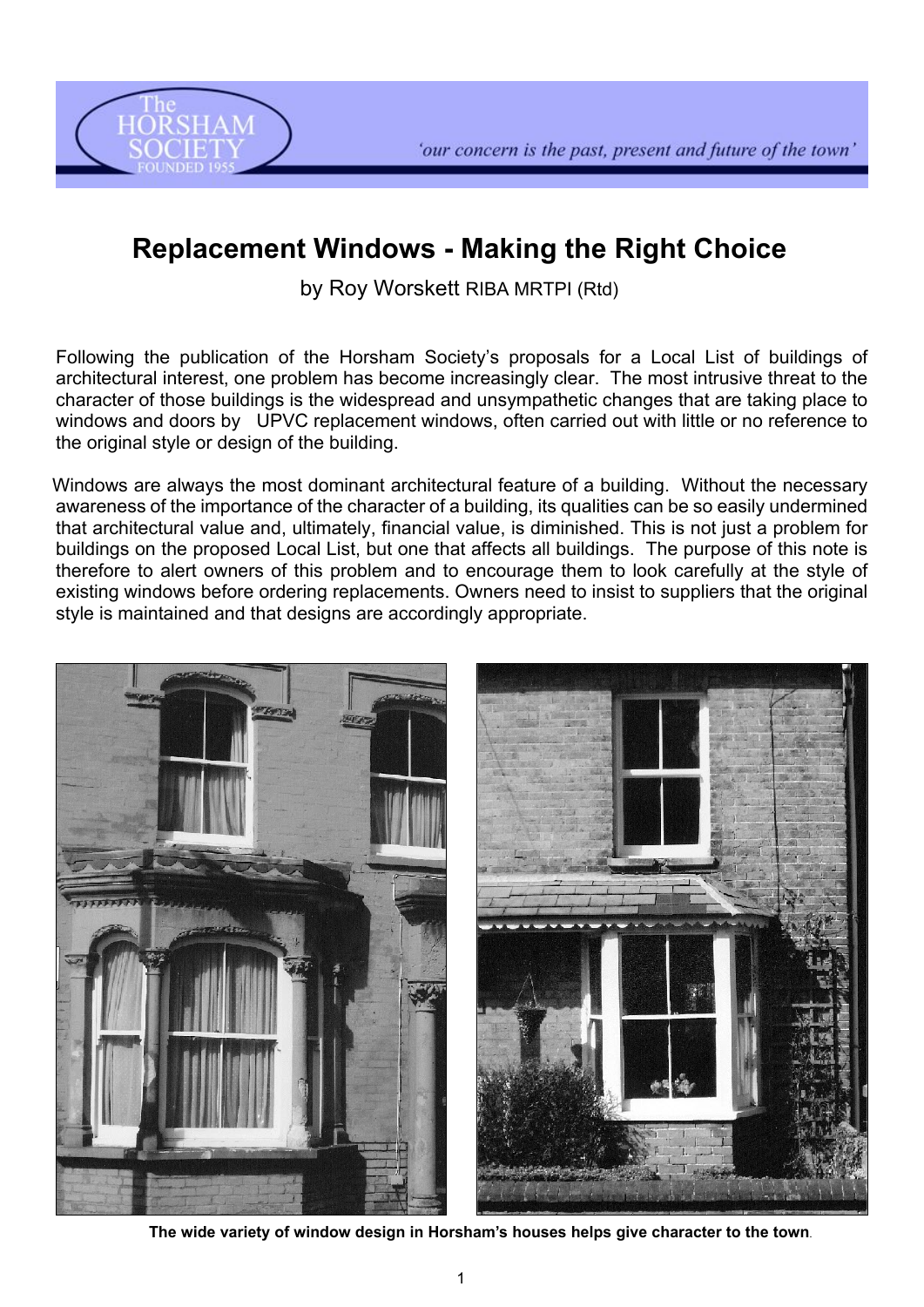### **Some further examples of the wide selection of existing windows in Horsham, each giving character to the house**



Where existing wooden painted windows are particularly good, it is always worthwhile considering secondary glazing - frameless, plain, sliding glass panels - behind the extemal windows. These are virtually invisible from the outside and improve insulation. Their use has proved successful on listed Georgian windows.

Where statutorily listed buildings are concerned, it should be remembered that listed building consent is required from the local council to both change the materials and the appearance of a building, including the windows.



The best approach is, wherever possible, to repair and repaint the existing window.



An excellent facimile in UPVC.



A good UPVC replacement matching the original.



Simple windows in a UPVC door.

## **Examples of good practice**